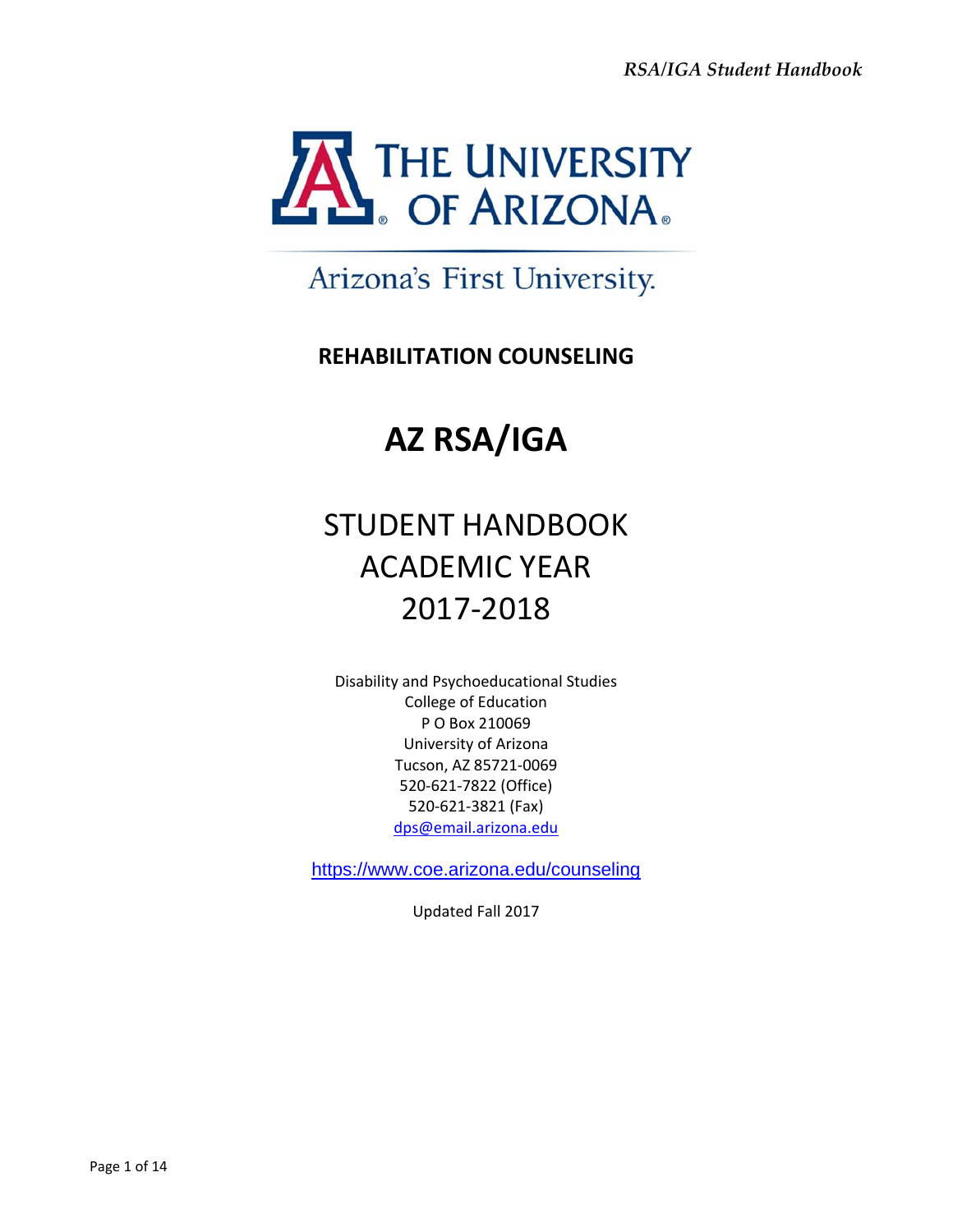### **AZ‐RSA QUALIFIED STAFF STANDARDS**

Arizona RSA considers it a priority to hire and retain personnel who meet national standards for rehabilitation counseling. The joint Committee on Rehabilitation Counselor Certification (CRCC) education and experience standards has been adopted by Arizona RSA as the qualified staff standard for rehabilitation professionals. Additional information about CRC guidelines can be found at www.crccertification.com. Arizona RSA and University of Arizona (U of A) maintain an Intergovernmental Agreement in order to provide a

Master of Arts in Counseling – Rehabilitation and Mental Health, as well as stand‐alone graduate courses for personnel who require supplemental courses in order to meet eligibility criteria for the Certified Rehabilitation Counselor (CRC) examination.

Employees may choose to take advantage of the programs through this Intergovernmental Agreement for the following reasons:

- Employees with Masters Degrees may need to complete additional rehabilitation and/or counseling courses as non‐degree seeking in order to meet eligibility criteria for the CRC examination.
- Employees with Bachelor Degrees that need the MA degree in order to meet the criteria for the CRC Examination and have less than a 3.0 GPA on the most recent 60 credits may need to take courses as a non‐degree seeking student in order to meet the University's Graduate College application criteria.
- Employees that need the MA degree in order to meet criteria for the CRC Examination may enter directly into the Master Degree program at U of A if they meet all necessary criteria.

The Intergovernmental Agreement establishes that for approved students ‐ Arizona RSA will:

- 1. Pay for approved coursework directly to U of A
	- A small amount of this payment will be sent from U of A bursar's office to the student, about 6‐8 weeks after the courses have started, as a stipend to assist with the cost of books and fees.
	- The stipend amount is based on the books required for the course(s) that the student is enrolled in.

By agreeing to participate in the coursework through the Arizona RSA and U of A Agreement, the RSA employee agrees to the following expectations:

Payback Obligation to Arizona RSA (Established by the Arizona RSA, and not by the University of Arizona)

- The employee will remain employed with Arizona RSA for a specified amount of time based on the number of courses completed. The payback time period begins once coursework is complete and employee meets eligibility criteria for the CRC examination.
	- o Every 3 academic credits equals a payback of 1.5 months of employment with Arizona RSA.
- If an employee decides to leave Arizona RSA employment prior to completing the entire employment obligation payback period a prorated monetary payback will be charged to the employee.
- Employees will be responsible for the cost of a course and all associated fees if;
	- o RSA is charged for the course and the course is not completed.
	- o Employee needs to repeat a course due to unsatisfactory grades.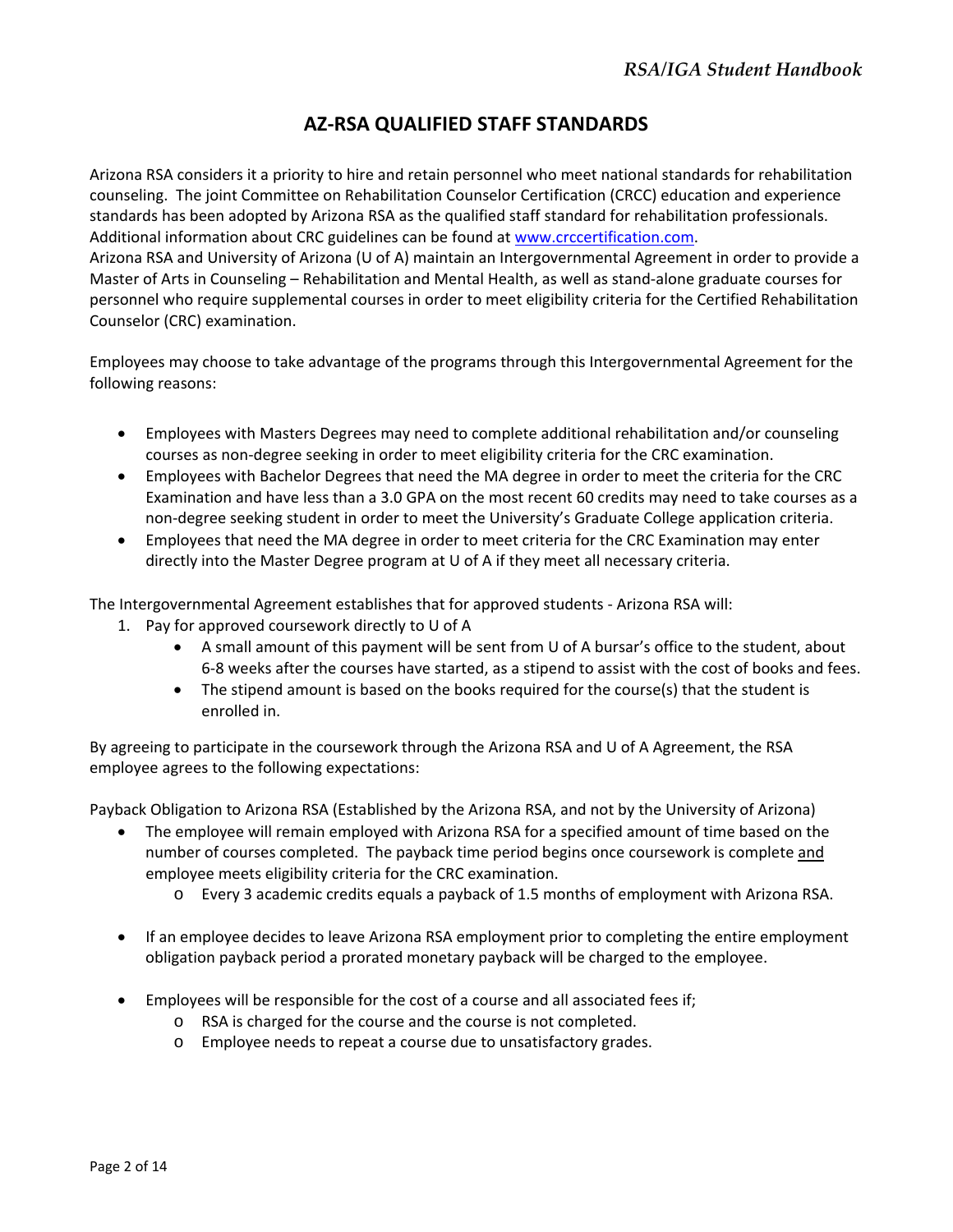## ADMISSIONS TO THE NON‐DEGREE SEEKING PROGRAM ‐ CSPD

## A. Application Procedures

Prospective students should carefully review this procedure in order to thoroughly understand our application process.

- To successfully apply, the student should complete, pay the admission fee, and submit the online application.
- Next, submission of all needed documents, immunizations, domicile affidavit, copy AZ driver's license.
- Then, await an official admission from the Graduate College. After you apply online, you may check the status of your application at your convenience by logging back in to the application system at https://apply.grad.arizona.edu/.

### B. Application Process for Graduate, Non‐Degree Seeking:

- 1. Go to https://apply.grad.arizona.edu/users/login
- 2. Create profile Do not use a "nick name" on your application use your legal name; follow the entire registration page directions.
- 3. Select **"MAIN CAMPUS"** as the UA site
- 4. Pay application Fee: **\$45.00** http://grad.arizona.edu/admissions/procedures/application‐fees

Note: You do not need to re-apply if you are maintaining continuous enrollment during the academic year Fall-Spring (e.g. taking a class in the fall term and you were enrolled in the university the previous spring) you don't need to re-apply. However, if a term is skipped you will have to re-apply (e.g. you took a class in the *summer and were not enrolled the following fall semester, you will need a new application for spring).*

## C. Submit on‐line a copy of measles/rubella immunity documentation

https://www.health.arizona.edu/travel‐clinic‐immunizations

- If born after 12‐31‐56, proof of immunization for measles/rubella is required
- If born before 12-31-56, proof of immunization for measles/rubella is not required

To upload your immunization record click on "PatientLink" and sign in with your NetID and password. Click on Immunization Upload (Menu on the left).

### D. Complete the following forms:

(Scan and email to Liz Piña‐Figueroa, lpina1@email.arizona.edu)

#### **Domicile Affidavit Form**: http://registrar.arizona.edu/registrarforms

Applicants must complete the "Domicile Affidavit Form" Fill this form out if you are either: A new student applying for admission to the university for the FIRST TIME ‐OR‐ a student returning after an absence of one or more regular semesters. Once completed students must upload the document in UAccess Student and click on "Demographics Data".

- **Scan, or color copy of AZ Driver's license:** Students with Arizona driver's license are automatically verified through Motor Vehicle Department records.
- **Authorization for Release of Information:** http://www.registrar.arizona.edu/registrarforms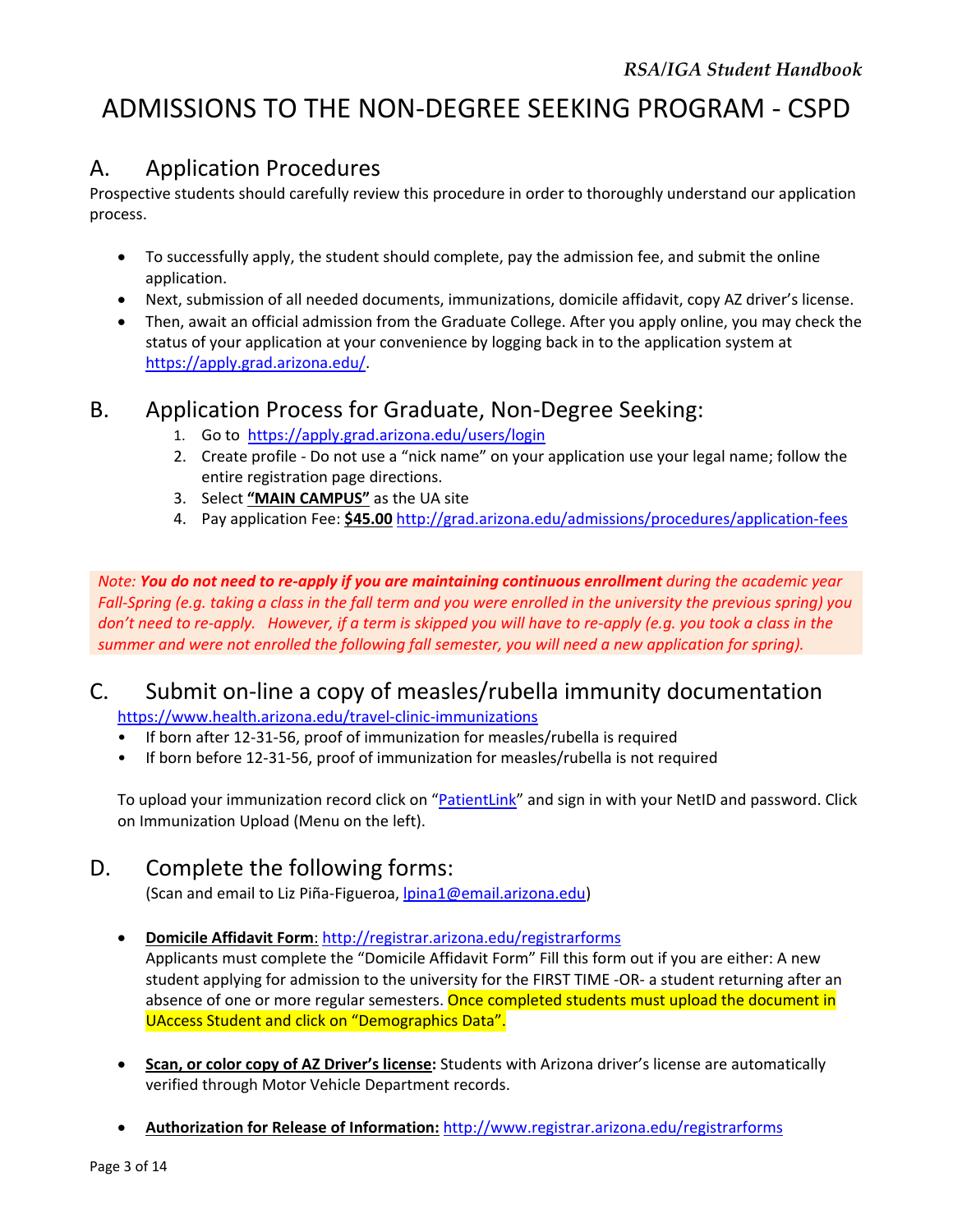We are required by RSA to release information about your academic career.

## E. Accepting Admission

Admitted students will receive email notification of admission.

Login to GradApp https://apply.grad.arizona.edu/users/login to accept your admission and view/print your official Certificate of Admission.

## F. How to Register for Classes

CSPD Recommended Course Sequence in Rehabilitation Counseling

| <b>SERP 565</b> | Principles of Rehabilitation             | Fall      |
|-----------------|------------------------------------------|-----------|
| <b>SERP 587</b> | Psych/social Aspects of Rehabilitation   | Spring    |
| <b>SERP 580</b> | <b>Medical Aspects of Rehabilitation</b> | Summer I  |
| <b>SERP 554</b> | Motivational Interviewing                | Summer II |

Log in to UAccess Student https://uaccess.arizona.edu/

You should always login to http://uaccess.arizona.edu/ to verify your status on class schedule, d2l, financial aid, etc.

Students who plan to transfer CSPD classes into a full or part time program of study with U of A should try to take courses in the above sequence of study, as some of the beginning courses are prerequisites for later ones.

Since the CSPD courses are only offered once a semester you need to give some thought as to what you take and when you take it. If you are taking just one course a year, try to take them in the above order as much as possible.

For students seeking further information or assistance, please contact Dr. Philip Johnson, Assistant Professor of Practice at johnsonp@email.arizona.edu

## G. Tuition and Stipend

Once enrolled in the recommended course, the office of Rehabilitation Counseling at the University of Arizona will process your tuition and stipend.

- In-State tuition and mandatory fees http://bursar.arizona.edu/students/fees
- Stipend \$200 per class (for books, plus the application fee reimbursement of \$45 per the Office of Rehabilitation Services Administration)

Awards disbursements will occur the week before classes http://bursar.arizona.edu/students/dates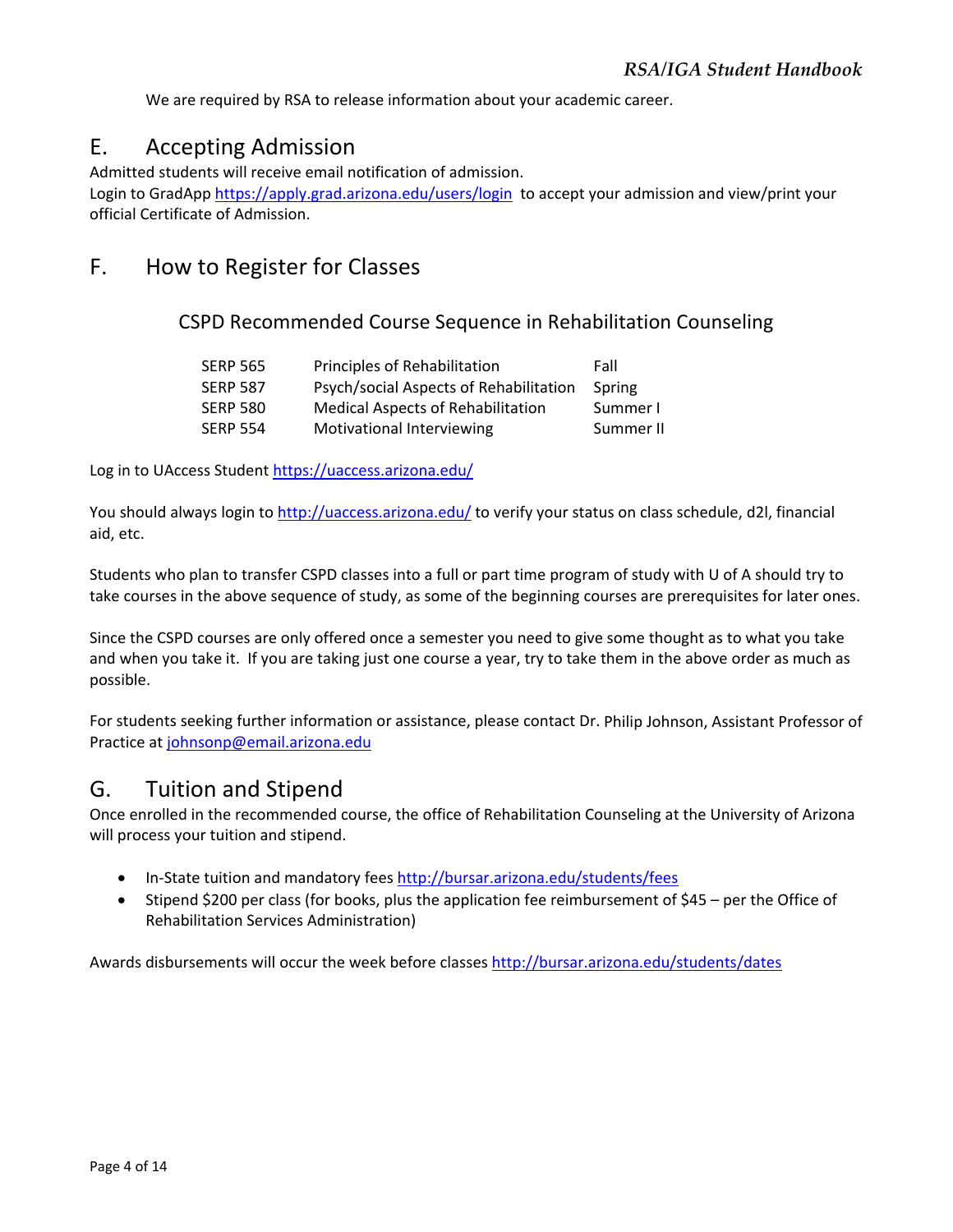## ADMISSIONS TO THE MASTERS DEGREE IN REHABILITATION COUNSELING Application deadline is January 15

In order to be admitted you must fulfill the requirements established by the University of Arizona, Graduate College and the Department of Disability & Psychoeducational Studies. Grade point average must be at least 3.00 on the most recent 60 undergraduate units, or 12 graduate units.

## A. DPS Application Requirements

- 1. Two (2) official transcripts of previous college or university previously attended
- 2. Three (3) letters of recommendation from persons who have direct knowledge of your academic and/or professional performance.
- 3. Autobiographical essay

For details on DPS application requirements click this link: https://www.coe.arizona.edu/counseling/apply For more information on Graduate College application procedures click this link: http://grad.arizona.edu/admissions/procedures

## B. Graduate College Application Form:

- 1. https://apply.grad.arizona.edu/users/login
- 2. The program of study is: **Counseling** and
- 3. The emphasis is: **Rehabilitation & mental health**.
- 4. Pay application Fee: **\$85.00** http://grad.arizona.edu/admissions/procedures/application‐fees

## C. Submit on‐line a copy of measles/rubella immunity documentation

https://www.health.arizona.edu/travel‐clinic‐immunizations

- If born after 12-31-56, proof of immunization for measles/rubella is required
- If born before 12-31-56, proof of immunization for measles/rubella is not required

To upload your immunization record click on "PatientLink" and sign in with your NetID and password. Click on Immunization Upload (Menu on the left).

### D. Complete and the following forms to:

(Scan and email to Liz Piña-Figueroa, lpina1@email.arizona.edu)

- **Domicile Affidavit Form:** http://registrar.arizona.edu/registrarforms Applicants must complete the "Domicile Affidavit Form" Fill this form out if you are either: A new student applying for admission to the university for the FIRST TIME ‐OR‐ a student returning after an absence of one or more regular semesters.
- **Copy of AZ Driver's license:** Students with Arizona driver's licenses are automatically verified through Motor Vehicle Department records.
- **Authorization for Release of Information Form:** http://www.registrar.arizona.edu/registrarforms We are required by RSA to release information about your academic career.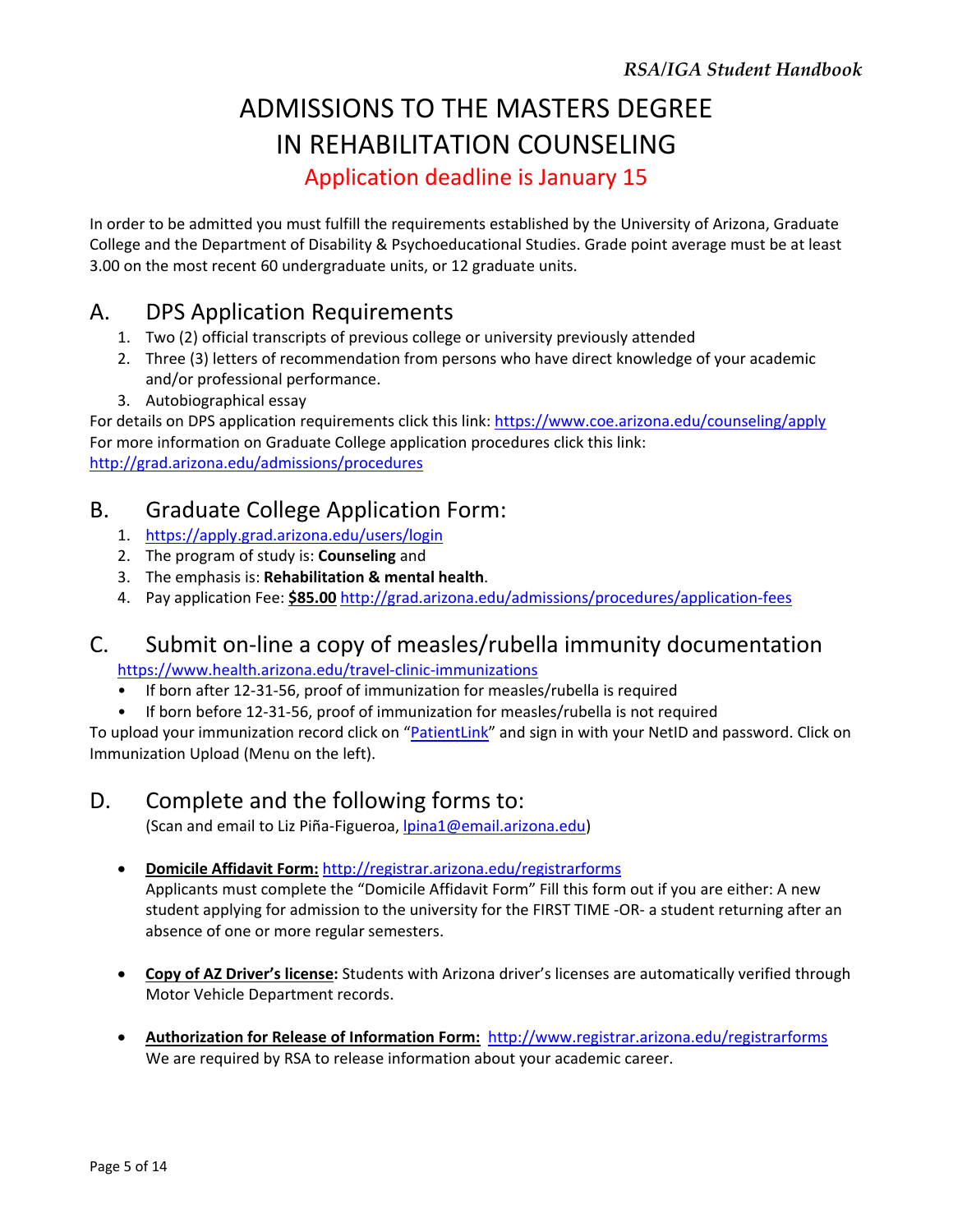## E. Awaiting a Decision and Accepting Admission

Once submitted, your application and electronic documents are available for review by the department of Disability and Psychoeducational Studies – Rehabilitation Program.

The Graduate College does not make initial admission decisions, they will wait an official admission recommendation from the department of Disability and Psychoeducational Studies – Rehabilitation Program.

If recommended for admission, the Graduate College will notify you via email and perform a final admission evaluation. Any missing documents are requested via email at this time. It is very important that you check your email for notices from the Graduate College or the Department.

You must formally accept your admission online to be eligible for registration. Login to https://apply.grad.arizona.edu/

## F. How to Register for Classes

- 1. Dr. Johnson, your academic advisor, will email you a recommended plan of study. Following your plan of study:
- 2. Log in to UAccess Student https://uaccess.arizona.edu/

For students seeking further information or assistance, please contact Dr. Philip Johnson, Assistant Professor of Practice at johnsonp@email.arizona.edu

### G. Tuition and Stipend

Once enrolled in the recommended course, the office of Rehabilitation Counseling at the University of Arizona will process your tuition and stipend.

- In-State tuition and mandatory fees http://bursar.arizona.edu/students/fees
- Stipend \$200 per class (for books per the Office of Rehabilitation Services Administration)

Awards disbursements will occur the week before classes http://bursar.arizona.edu/students/dates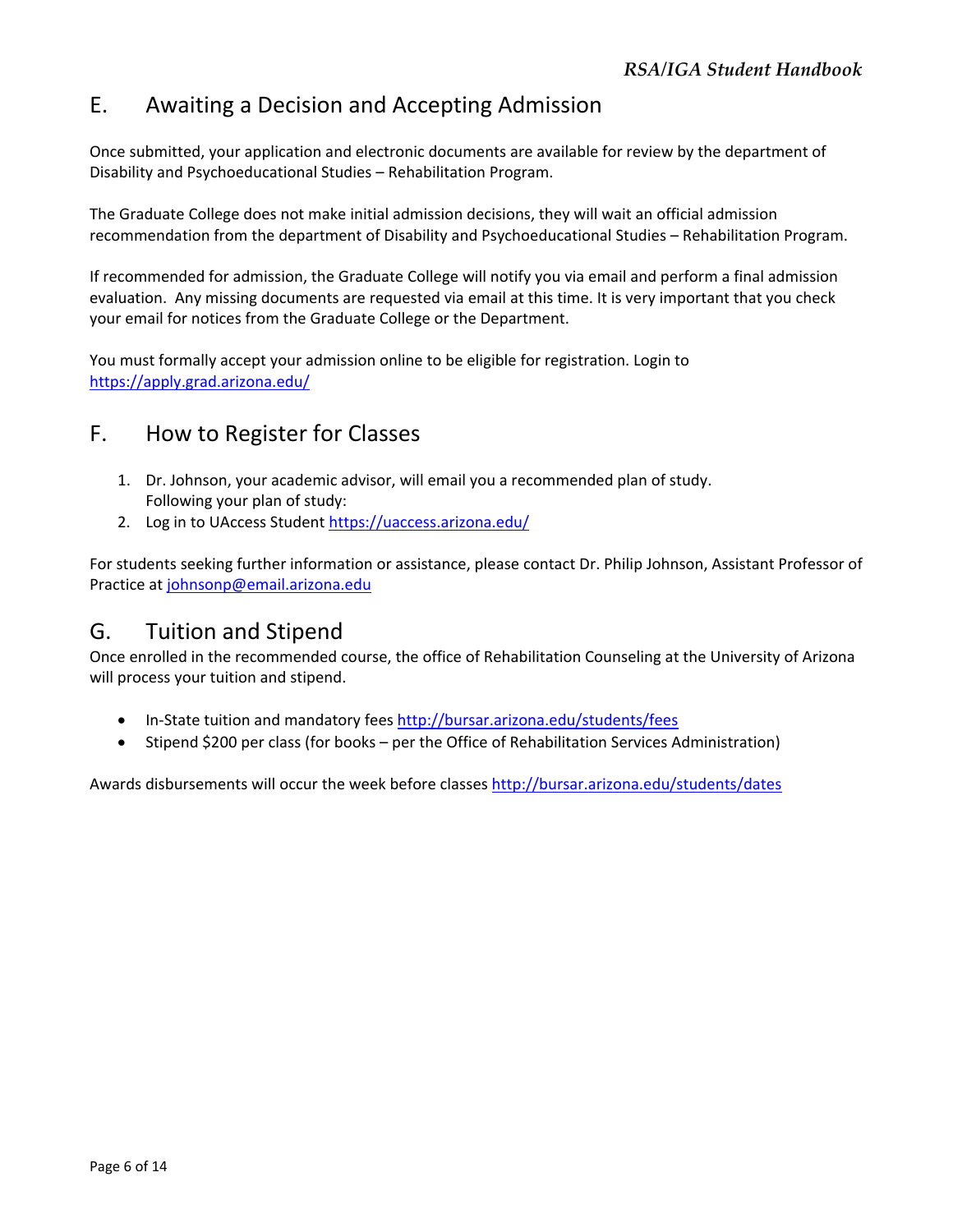## RSA EMPLOYEE‐STUDENT'S RESPONSIBILITIES

#### A. WORK HOURS

- 1. It is expected that students will continue to complete a 40 hour work week and adequately maintain caseload and work duties while participating in coursework.
- 2. Work schedules may be flexible to allow for class attendance.
	- a) Approval from the supervisor is required prior to flexing work schedules.

#### B. CLASS HOURS

- 1. It is expected that students attend class as scheduled. a) Instructors and supervisors should be notified if you will not be attending a class.
- 2. If your class is cancelled, not held as scheduled or excused early you are expected to return to your work site.
- 3. You are expected to do school assignments on your own time not during work time.

#### C. EQUIPMENT AND MEDIA

1. Hardware not owned by the State must not be connected to the DES network via a physical connection at any DES onsite location. This includes, but is not limited to, desktop computers, portable devices and laptops. This policy does not affect telecommuters using a Citrix or other similar connection. (Refer to DES 1‐38‐0029 – *Information Technology (IT) and Office Equipment and Resources Acceptable Use Policy* for additional information.)

#### D. TRAVEL GUIDELINES FOR STUDENTS

1. Travel to class is expected to take place the day of the class. The exception would be if there is a hardship or travel time would be in excess of three hours. Hardship reasons must be approved by your Program Manager.

#### E. ACCOMMODATIONS

#### http://drc.arizona.edu/

- If you need an accommodation for any course you are responsible to arrange for these accommodations through The Disability Resource Center (DRC).
- Deaf/Hard of Hearing contact is Barb Borich -Video Phone: (520) 621-5176

#### F. BOOKS

#### http://uabookstore.arizona.edu/

- Students are responsible for purchasing the required books for your class prior to class starting. (Students may wish to borrow books for previous students)
- Courses are taken through the "outreach college" and SERP number is necessary for ordering books.
- Books can be purchased in various ways:
	- Go to the University of Arizona Book Store in Tucson, AZ
	- Call-520-621-2811
	- **Fax your order to the Correspondence Order Department** Fax# 520‐621‐9899
	- On-line if you have a PIN number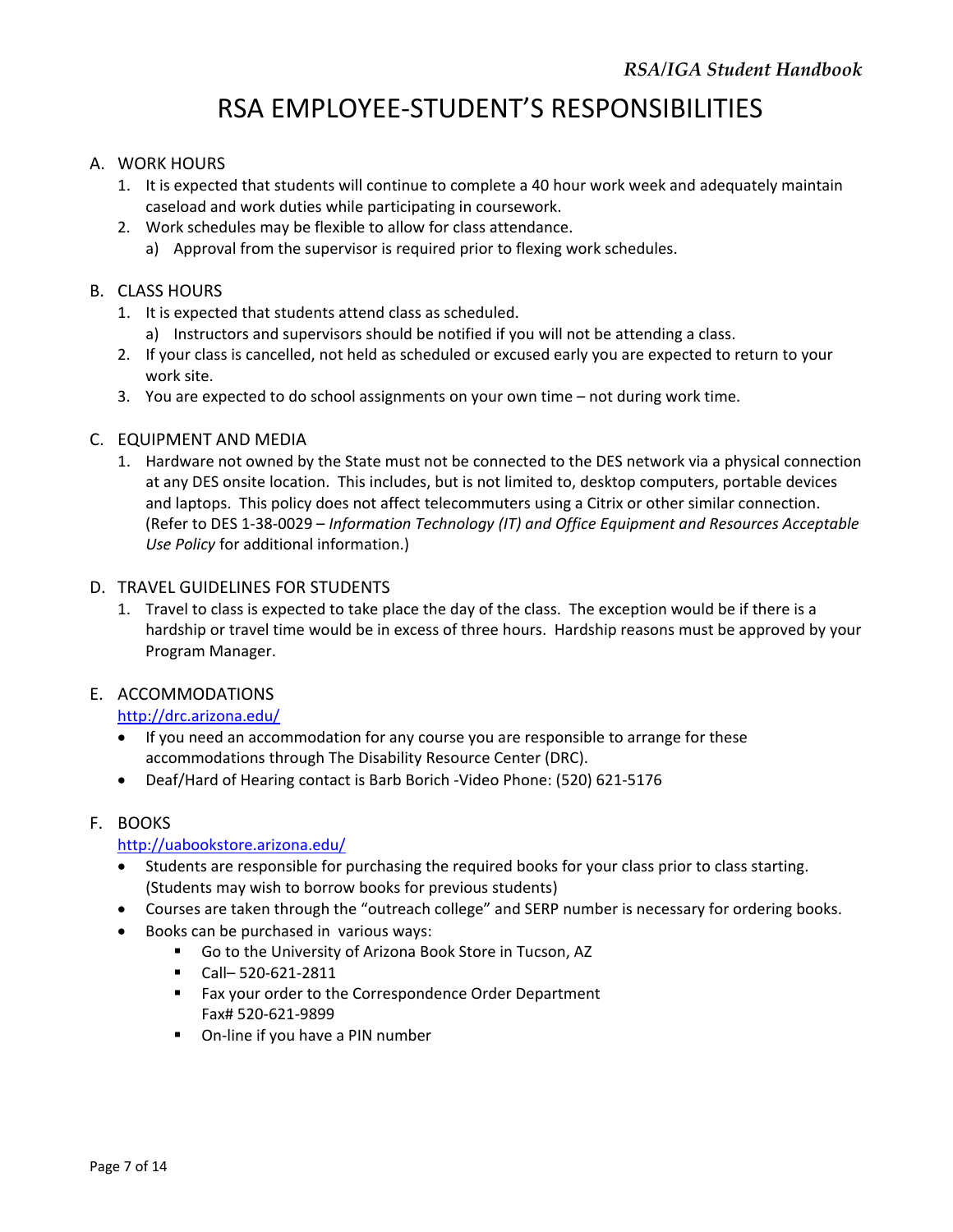#### G. UNIVERSITY OF ARIZONA EMAIL

UA Email is the official means of communication between the University administration and all students. An official University email address is available for all students enrolled at The University of Arizona Go to the following website to set up your email address: https://account.arizona.edu/ The University policy concerning email can be found at: www.registrar.arizona.edu/emailpolicy.htm **IT IS VERY IMPORTANT THAT YOU READ YOUR EMAIL EVERYDAY.**

#### H. UACCESS STUDENT

UAccess is your portal to all your personal information, list of courses enrolled, including associated links to course readings in the digital library and to D2L. You can see your grades, look at your schedule, and get your SAPR (Student Academic Progress Report). http://uaccess.arizona.edu/

#### I. DESIRE TO LEARN (D2L)

Desire to Learn (D2L) is the learning platform application on the Internet that the University faculty can utilize for their distance students. The professor can post grades, assignments and Power Points or handouts for students to see. They also can set up a threaded discussion there and create separate email accounts for students in the class. If your U of A Professor is using it as an adjunct to your course, they will inform you and give you details on its use. More information on D2L can be found at http://help.d2l.arizona.edu/

#### J. CODE OF ACADEMIC INTEGRITY

Integrity is expected of every student in all academic work. The guiding principle of academic integrity is that a student's submitted work must be the student's own. Students engaging in academic dishonesty diminish their education and bring discredit to the academic community. Students shall not violate the Code of Academic Integrity and shall avoid situations likely to compromise academic integrity. Students shall observe the provisions of the Code whether or not faculty members establish special rules of academic integrity for particular classes. Failure of faculty to prevent cheating does not excuse students from compliance with the Code. Any attempt to commit an act prohibited by these rules will be subject to sanctions to the same extent as completed acts. The procedures for reviewing a suspected violation are found in the complete Code of Academic Integrity available in the Dean of Students Office, Old Main, Room 203, or visit http://deanofstudents.arizona.edu/codeofacademicintegrity.

#### K. STUDENT RESPONSIBILITIES TO DEPARTMENTS AND PROGRAMS

#### **Responsibility to progress toward degree**

- 1. Student employees are expected to meet their contractual obligations.
- 2. All students have the responsibility to devote a sufficient amount of time and energy to making progress towards achieving their advanced degree.
	- a) Special consideration in the application of the satisfactory academic progress standard should be applied where dictated by the nature of research undertaken, financial hardship, physical or mental illness or disability, civil obligations, family obligations, religious obligations, or other extenuating circumstances.

#### **Responsibility to mentors and administrators**

- 1. Students have the responsibility to understand their role in the development of their relationships with mentors.
	- a) Students will demonstrate an awareness of the time constraints and other demands imposed on faculty members and program staff.
	- b) Students will communicate regularly with faculty mentors and advisors, especially in matters related to research, progress, concerns, and problems within the graduate program.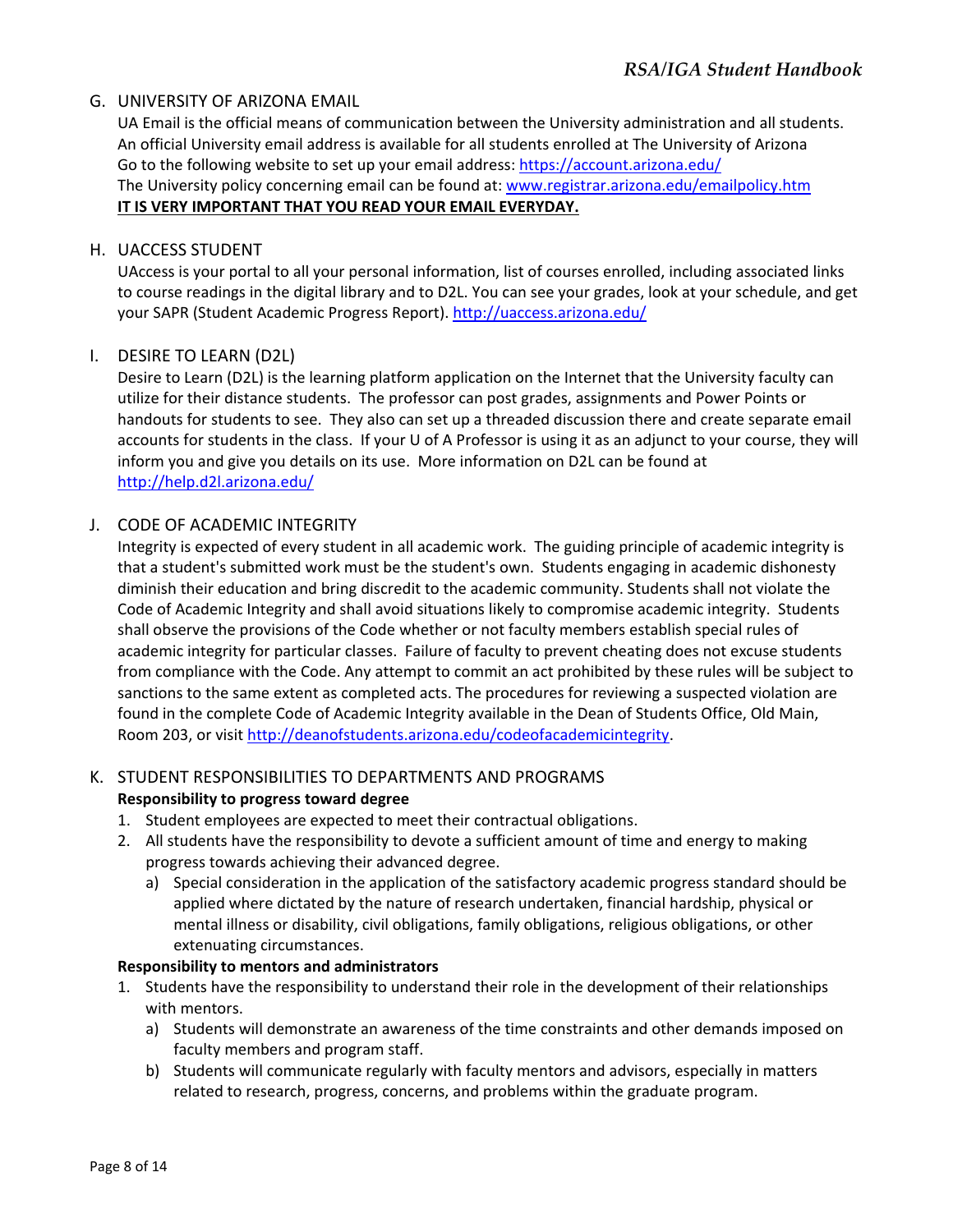- 2. Students have the responsibility to take the initiative in asking questions that promote their understanding of the academic requirements and financial particulars of their specific graduate program.
- 3. Students have the responsibility to communicate with individual faculty, departments, and the University administration in a timely manner.

#### L. CALENDAR

It is the students' responsibility to review class schedules, meeting dates and times, locations and holidays at: https://www.coe.arizona.edu/counseling/students

## Additional Student Information

#### A. CLASS SYLLABUS

The class syllabus is an outline of your course. You will usually get it the first day of class or download it from D2L. Occasionally the instructor may email it to you before the class begins.

The syllabus will usually (depending on the instructor) include:

- Description of the course
- Learning objectives what you are expected to know at the end of the class
- Grading policies and what you have to do for your grade, i.e., paper, quizzes, tests, class participation, projects or group work.
- List of required texts
- Other resources for the class
- Maybe a tentative schedule for the class
- B. RESEARCH PAPERS OR OTHER WRITING ASSIGNMENTS AMERICAN PSYCHOLOGICAL ASSOCIATION (APA) WRITING STYLE

The American Psychological Association (APA) writing style is used in most professional publications in the human service field. For example, Rehabilitation, Sociology, Psychology, Social Work and Education publications are written in the APA manner.

You may be asked to do research or write a paper for your class and most instructors require you to use the APA writing style.

The basic reference pertaining to this writing style is the "Publication Manual of the American Psychological Association, 5<sup>th</sup> edition. Washington D.C: http://www.apa.org/

If you have access to the U of A Library and Internet access you can go to the U of A's web site: http://new.library.arizona.edu/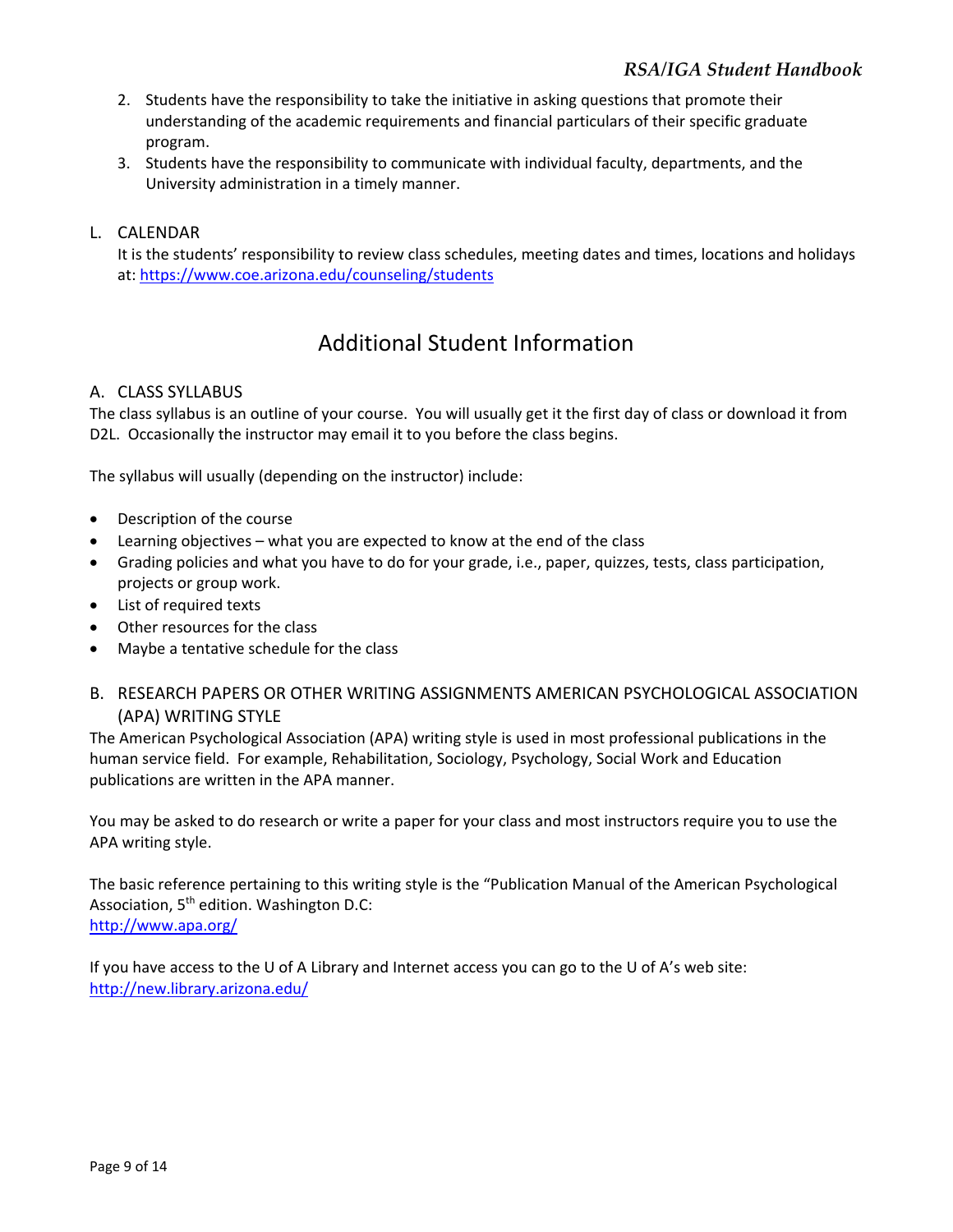| <b>RSA Videoconference Sites</b>                                  |                                  |  |  |  |
|-------------------------------------------------------------------|----------------------------------|--|--|--|
| <b>RSA PHOENIX</b>                                                | <b>RSA TUCSON</b>                |  |  |  |
| Main Site                                                         | 5441 E. 22 <sup>nd</sup> Street  |  |  |  |
| 515 N. 51 <sup>st</sup> Avenue, Suite 250 (2 <sup>nd</sup> Floor) | Suite 101                        |  |  |  |
| Phoenix AZ 85043                                                  | Tucson, AZ 85711                 |  |  |  |
| Phone: 602-771-9169                                               | Break Room Phone: (520) 445-2959 |  |  |  |
| <b>RSA FLAGSTAFF</b>                                              | <b>RSA YUMA</b>                  |  |  |  |
| <b>RSA Flagstaff Office</b>                                       | <b>Citizens Title Building</b>   |  |  |  |
| 2323 North Walgreens, Suite 100                                   | 1185 S. Redondo Center Drive     |  |  |  |
| Flagstaff, AZ 86004-6110                                          | Yuma, AZ 85365                   |  |  |  |
| Phone: 928-213-3528                                               | Phone: (928) 247-8880            |  |  |  |

## RSA VIDEOCONFERENCE GUIDELINES

If you need access to a videoconference site that is not listed please contact Patty Thompson at PThompson@azdes.gov.

Most of the CSPD classes will be offered in the RSA Videoconference sites. Not only does this provide a nice classroom setting, it allows students to attend class in their local area rather than to travel to one training location.

U of A instructors usually will want to have some classes face‐to‐face. They will usually schedule these at least once a month, depending on the class. When classes are of a short duration, they may meet together only once. Usually the face‐to‐face classes are in Tucson. The reason for these face‐to‐face classes being in Tucson is that often there are on‐campus university students in our classes, who do not expect to, and may not be able to travel.

Videoconferencing is a different experience than you may have had in the past where training was provided in a classroom with the instructor there in the room. On videoconferencing your instructor may be in the room (usually in Tucson) or will be on a large TV screen. You will be able to hear and see what goes on both with the presenter who will usually be at a podium, and in the training room itself. The videoconference has the capability to switch from one site to another and to show either the classroom or to focus the camera up close on who is speaking.

Your instructors may have a lot or limited experience teaching using the video conference method, just as participants may have varied experience in this setting. Be patient as we all learn. Your instructors will be using a variety of teaching methods – lecture, videos, overheads, power point, small group work and student presentations. These can all be done successfully in the videoconference sites.

#### **Training Materials**

One of the more difficult but doable issues with training via videoconferencing is making arrangements to have training materials, exams etc. at each site, prior to the class. Ordinarily instructors bring such materials to class and hand them out. With videoconferencing, they need to have materials done ahead of time and mailed, faxed, or emailed to the sites where the students are located. You may be asked to get materials on email or D2L and to make yourself a copy for class, or to help the instructor by agreeing to receive the handouts and distribute them to the students at your site. If you are presenting for a class, please be aware if you intend to hand something out, you too will have to plan to have your handouts copied and sent to someone at each location prior to the class when you are presenting.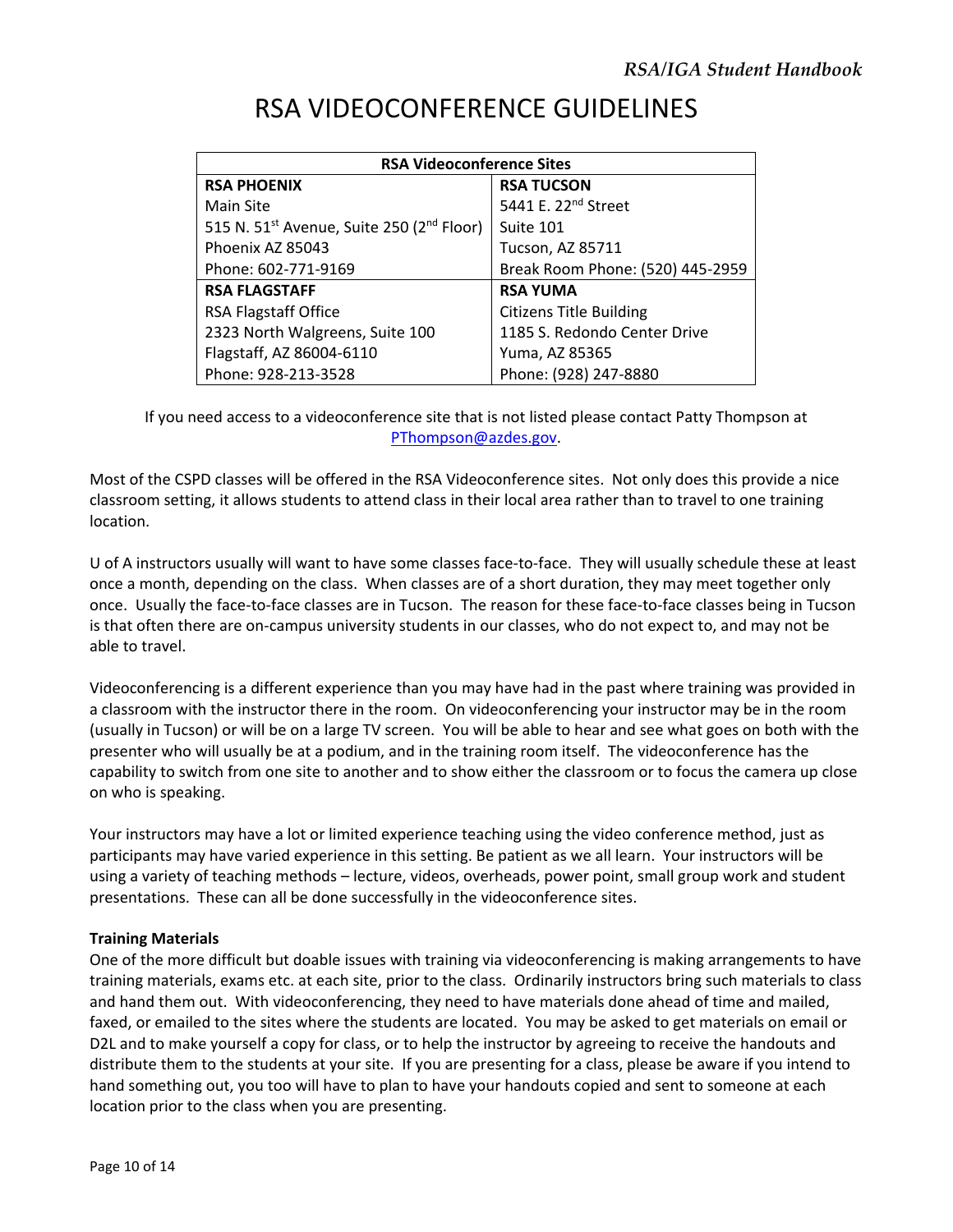## Here are a few videoconferencing don'ts.

#### **Making Noises**

Small noises can be big distractions. The microphone can pick up the sounds of pens clicking, fingers tapping, papers shuffling and anything being chewed. You might find it helpful to imagine that you are in a library, or at the symphony or whatever works for you. Furthermore, if you must do something noisy please walk out of the room.

#### **Talking on the Side**

Side conversations can be a sore temptation during a videoconference – maybe because it is hard to break the habit of talking during TV programs. But a side conversation on the screen is even more distracting than one across the table. It's more visible, and the microphone can make it much more audible. If you must do it, walk out of the room.

#### **Moving too much**

The heart of videoconferencing is the communication that happens through live video – through a moving picture. But there is such a thing as moving too much. Moving too much includes things like rocking or swiveling in your chair, wiggling your foot, stroking your hair or beard, and twirling your pen. Feel free to use natural gestures and body language, but avoid movement that only distracts and draws attention to itself on the screen.

#### **You Can Be Seen**

Remember: when your video site is on camera you can be seen by everyone in the class – at all of the sites. Experience shows that people tend to forget this and go in and out of class. People have been seen with feet on the table, food out (not permitted in any RSA Video Conference sites), reading through papers, talking to each other etc. Please conduct yourself in a business‐like manner, pay attention in class and show respect for your instructor and fellow students.

#### **What about Food and Drink**

The RSA, with help from the U of A, has a large investment in the videoconference sites and equipment. For that reason, food and drinks are NOT permitted in any Video Conference sites. **Water bottles or soft drinks with screw top lids are the best and are the only things that are permissible**. Do not put soda or coffee cups with lids still with liquid in them in the trashcans – empty them first. If you do spill, please clean it up. Do not eat your lunch in the video room. If you do have a closed drink – be aware there can still be a danger of spilling onto the microphones. Tucson has a nice large break room.

Here are a few more suggestions for successful videoconferencing. Some of them are things you already know (and probably do) that come across especially well in a video call. Keep in mind that you are asking a question or responding to a question or making a comment – you may be on camera in a close up picture.

- Maintain eye contact with the people on the screen just as you do with people at the table. It's polite, it's persuasive, and it's effective communication.
- Watch facial expressions and respond to them. Let your own face be expressive, reinforcing what you say. Be yourself.
- Let your tone of voice be expressive, too. Don't overdo it, just talk the way you always do when you are interested and involved.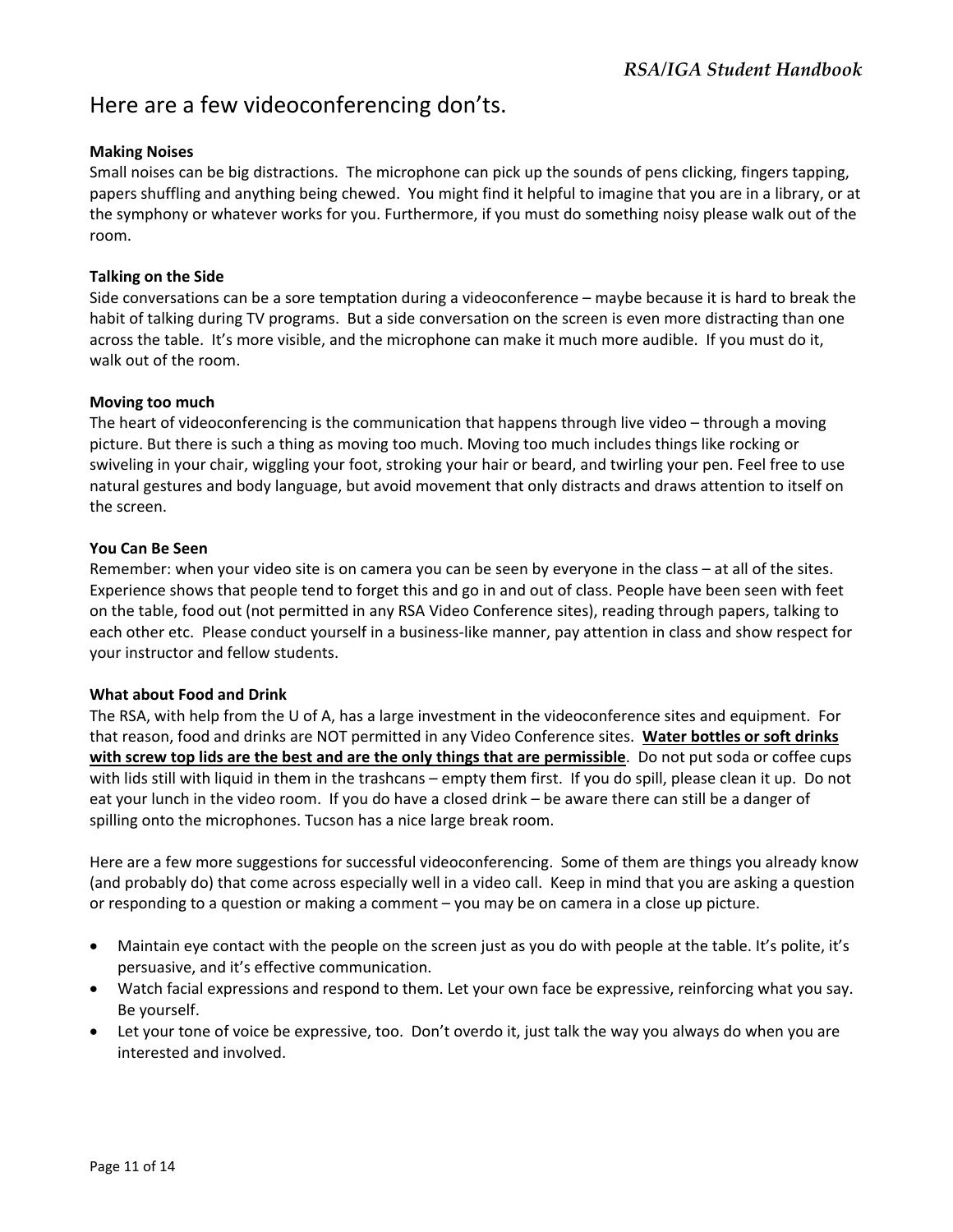- Expressive gestures are good. Exaggerated or overused gestures aren't. If you tend to "talk with your hands" in person, practice using fewer and gentler gestures when you're in a video meeting. You will look more professional onscreen.
- Take advantage of the momentary delay that's a normal part of videoconferencing. After you finish making a point, stop. Maintain eye contact, and wait for a response. At first the pause might feel awkward – but it's an important part of videoconferencing etiquette. And besides being the polite thing to do, it gives you a moment to collect your thoughts.

#### **Students as Presenters**

It has been common practice in U of A classes for students to make presentations in class of the results of a group activity, of a paper or reading assignment, etc. Here are a few pointers for you if you are asked to go to the podium for a presentation.

If you know you will be presenting, be aware of what you wear that day. Avoid very intense or "hot" colors because they can be overwhelming onscreen. And for shirts and blouses, light pastels look better than bright white, but avoid white so you do not blend into the walls. Avoid narrow stripes, prominent herringbone weaves, small checks, and other intricate designs. Such patterns on a shirt, tie or jacket can cause distracting visual effects onscreen. Avoid all light or all dark clothes because they trick the camera's automatic brightness control.

Contact Patty Thompson ahead of time for suggestions that will enable you to do what you want to do. She can be reached by phone at 602‐771‐9169 and by email: PThompson@azdes.gov

#### **Remember**

If you are doing a presentation and plan to have handouts – it is your responsibility to provide those handouts to the other locations ahead of time and in time for the class. Be aware that some people may need materials in alternative format. (Usually for individuals needing materials electronically, materials must be sent via email file prior to the class.)

If you plan to use the document camera and are preparing materials use a large font like 24 and use landscape for your page set up (page turned sideways.) It is better to use paper than transparency. Use 8  $\frac{1}{2}$  x 11 paper.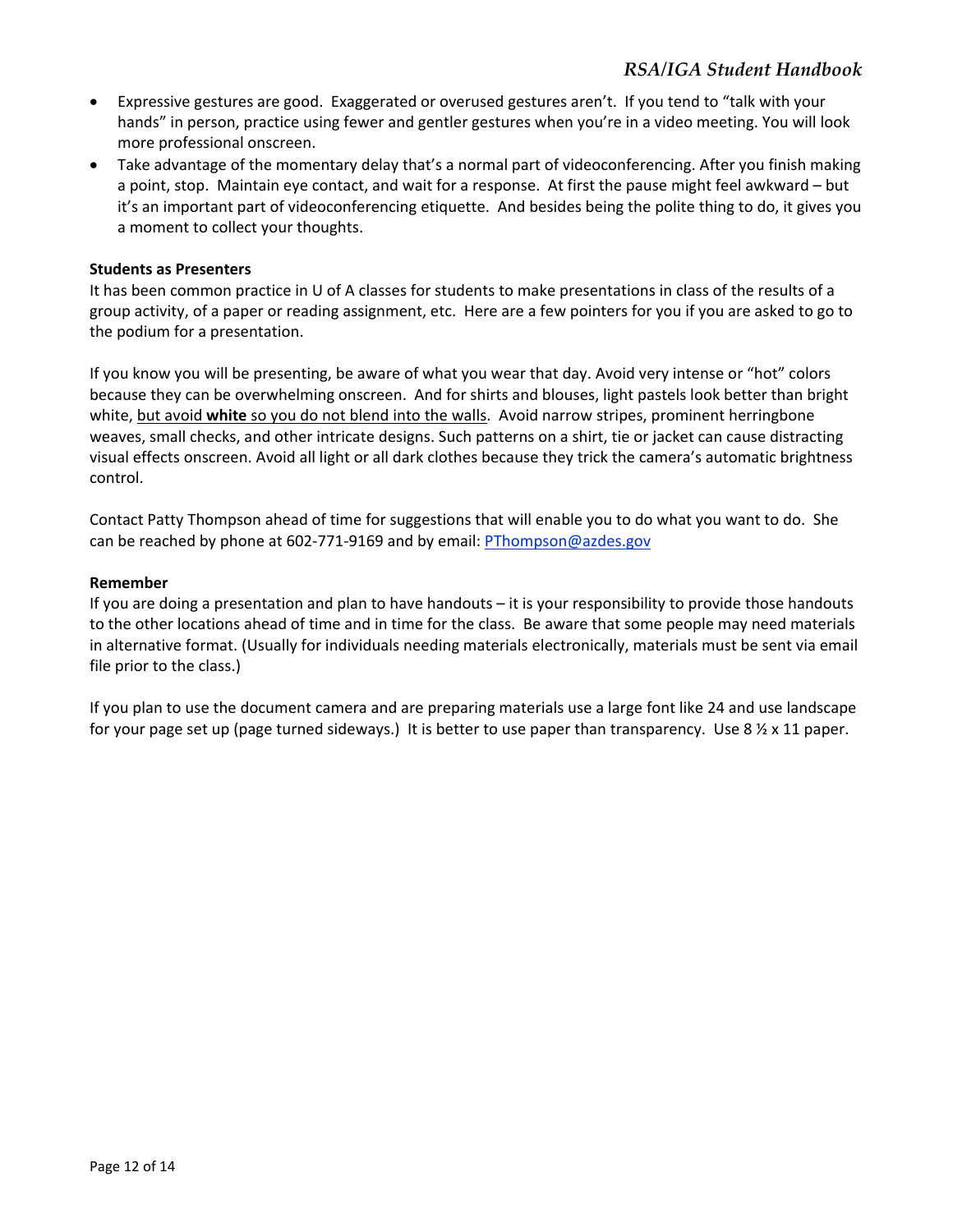### APPENDIX A

## RSA‐IGA & CSPD Recommended Course Sequence

| <b>Course Name</b>                      | <b>SERP</b> | Credits | Term   |
|-----------------------------------------|-------------|---------|--------|
| Principles of Rehabilitation            | 565         | 3       | Fall   |
| <b>Medical Aspects of Disability</b>    | 580         | 3       | Fall   |
| Ethical, Legal & Prof. Issues in Couns. | 588         | 3       | Fall   |
| Multi-Cultural                          | 545         | 3       | Spring |
| <b>Research Methods</b>                 | 556         | 3       | Spring |
| Psychosocial                            | 587         | 3       | Spring |
| Motivational Interviewing               | 554         | 3       | Summer |
| <b>Counseling Theories</b>              | 525         | 3       | Fall   |
| <b>Counseling Skills</b>                | 546         | 3       | Fall   |
| Assessment in Counseling                | 563         | 3       | Fall   |
| <b>Group Counseling</b>                 | 547         | 3       | Spring |
| Problems of Drug Abuse                  | 584         | 3       | Spring |
| Practicum                               | 594         | 3       | Spring |
| <b>Vocational Planning</b>              | 585         | 3       | Fall   |
| Marriage & Family                       | 597C        | 3       | Fall   |
| Diagnosis & Treatment                   | 579B        | 3       | Fall   |
| Internship                              | 593         | 12      | Spring |